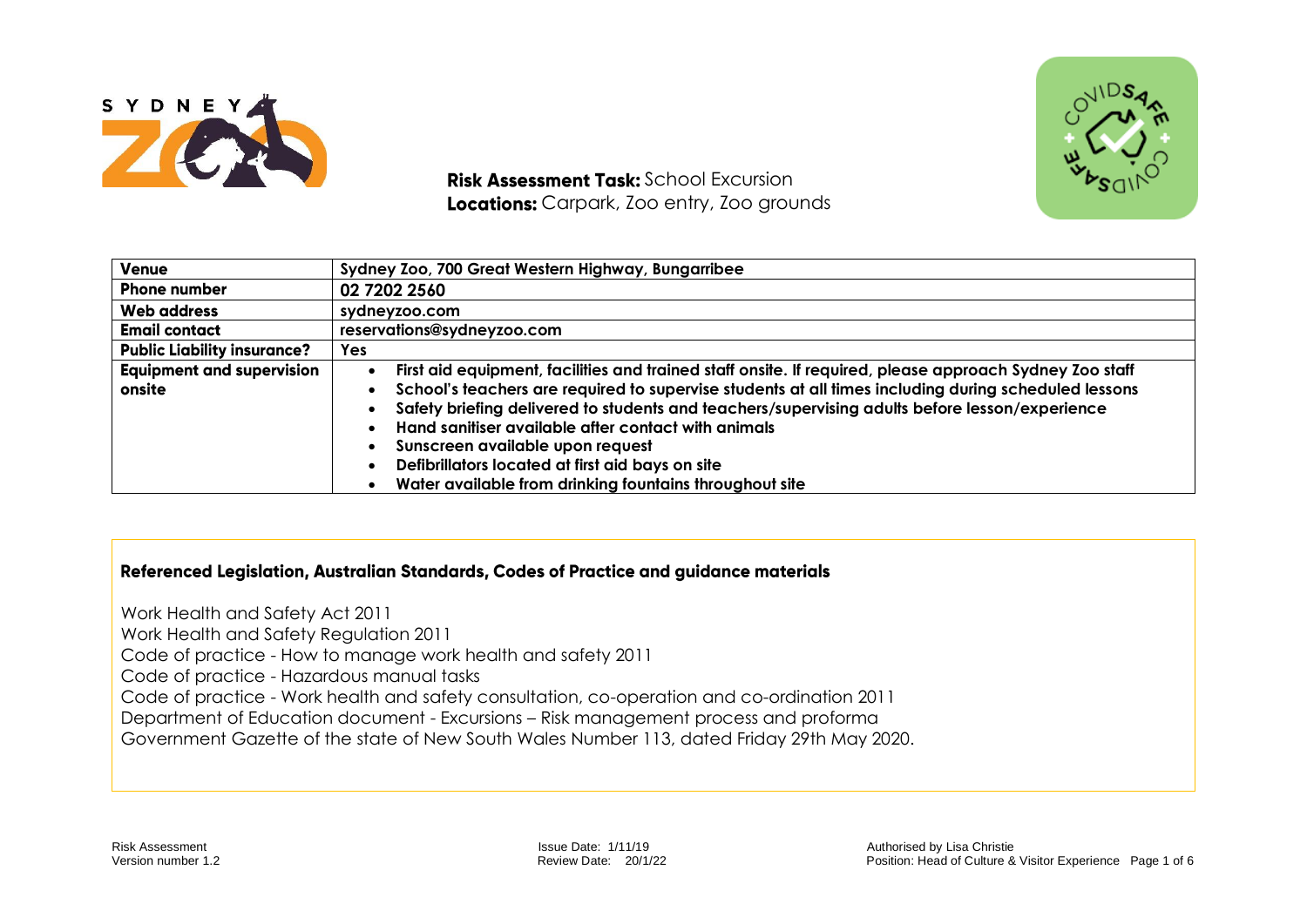| <b>Hazard</b><br>number | <b>Hazards</b>                                                         | <b>Associated Risks</b>                                    | * Risk rating<br>without<br>controls | <b>Controls in place</b>                                                                                                                                                                                                                                                                                                                                                                                                                                                                                                                                                                                                                                                           | * Risk rating<br>with controls<br>(Residual risk) |
|-------------------------|------------------------------------------------------------------------|------------------------------------------------------------|--------------------------------------|------------------------------------------------------------------------------------------------------------------------------------------------------------------------------------------------------------------------------------------------------------------------------------------------------------------------------------------------------------------------------------------------------------------------------------------------------------------------------------------------------------------------------------------------------------------------------------------------------------------------------------------------------------------------------------|---------------------------------------------------|
| $\mathbf{1}$            | Vehicles in carpark<br>upon arrival                                    | Collision with vehicle/run<br>over by vehicle              | 12                                   | • Students supervised when<br>embarking/disembarking from transport vehicles<br>and instructed on safe crossing points by Sydney<br>Zoo staff. (i.e. Pedestrian Crossings)<br>• Speed limit enforced and safety buzzer/light in<br>use for buggies.<br>• Staff will identify themselves with Zoo uniform and<br>safety vests.                                                                                                                                                                                                                                                                                                                                                      | 4                                                 |
| $\overline{2}$          | Many people,<br>management of<br>group                                 | lost students/isolation<br>from group, and large<br>crowds | 12                                   | • WWCC for all education staff.<br>• Students should be chaperoned at all times within<br>Zoo grounds.<br>• Zoo Workshops are led by a Sydney Zoo<br>educator.<br>• Sydney Zoo recommends a supervision ratio of 1:5<br>for Early learning groups and younger primary<br>groups students, and 1:10 for Stage 2 and above.<br>• Teachers/supervising adults should implement<br>effective supervision strategies (e.g. Name<br>badges, mobile contact number displayed on<br>students, utilising Zoo staff in case of emergencies,<br>regular roll calls and emergency meeting points.)<br>• Teachers ensure students behave appropriately<br>and follow instructions at all times. |                                                   |
| 3                       | Uneven ground,<br>gravel, grass,<br>playground, medical<br>emergencies | Slips, trips and falls,<br>medical emergencies             | 12                                   | • Primary duty of care for students is with the<br>School's attending teachers/ adult helpers.<br>• All attending schools should bring their own first<br>aid kit.<br>• School's supervising teachers must be in<br>possession of information on all students' medical<br>needs, include Emergency Response Plans<br>(including Anaphylaxis and Asthma) and<br>Medication.                                                                                                                                                                                                                                                                                                         |                                                   |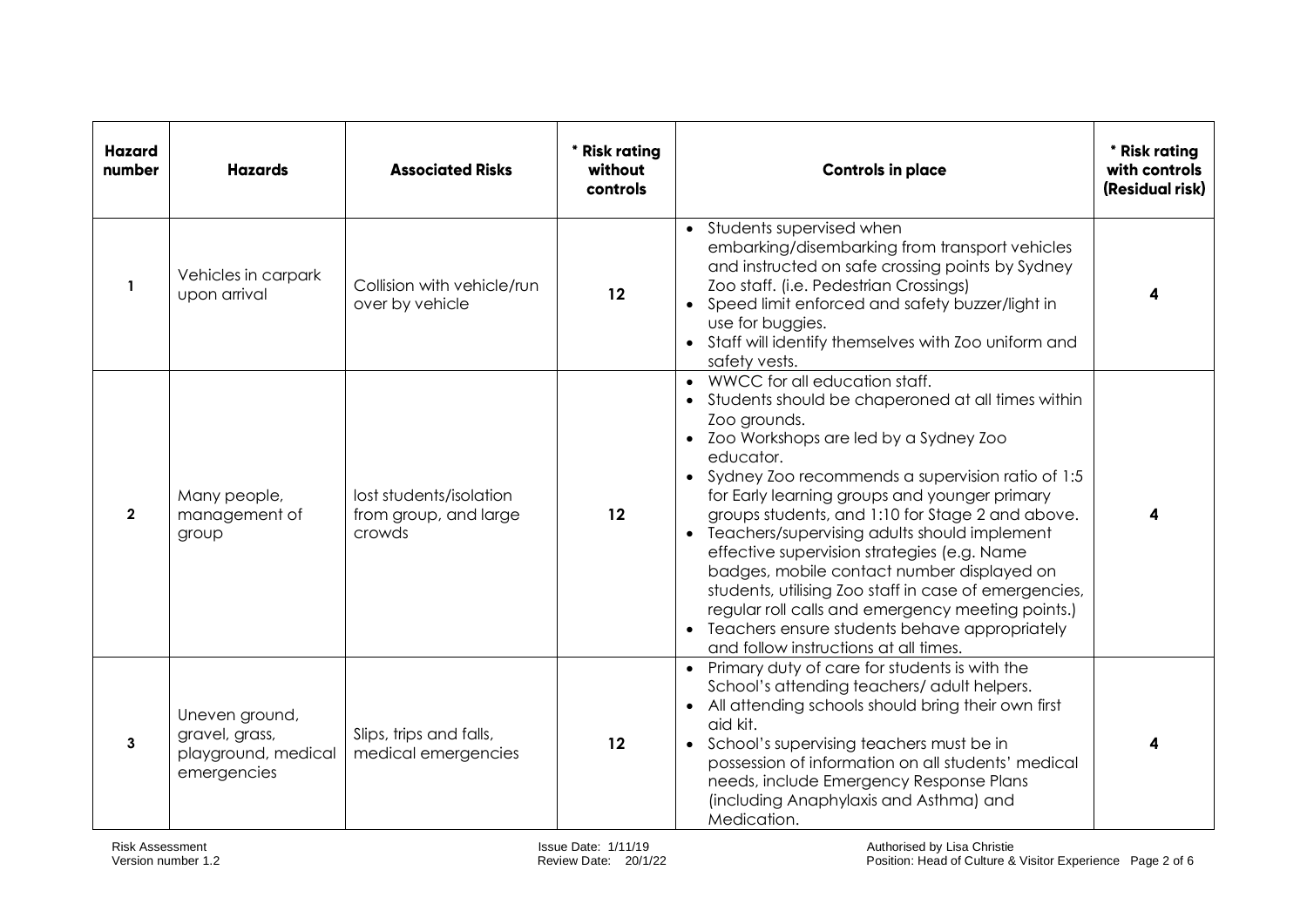|   |                                          |                                                                                                   |    | For escalation of Medical Aid, please approach<br>Sydney Zoo staff for assistance. If required the<br>Zoo's Emergency Response Plan can be<br>implemented, which includes First Aid Responders<br>and Emergency Code Calls, including external<br>communication with emergency services.<br>Students accessing behind the scenes areas to<br>be accompanied by Sydney Zoo staff at all times<br>and briefed on safety hazards related to potential<br>trips or slips.                                                                                                                                                                                                                                                    |   |
|---|------------------------------------------|---------------------------------------------------------------------------------------------------|----|--------------------------------------------------------------------------------------------------------------------------------------------------------------------------------------------------------------------------------------------------------------------------------------------------------------------------------------------------------------------------------------------------------------------------------------------------------------------------------------------------------------------------------------------------------------------------------------------------------------------------------------------------------------------------------------------------------------------------|---|
| 4 | <b>Extreme weather</b>                   | Heat stress/stroke,<br>sunburn, storms, lightning<br>strike, high winds, rain                     | 10 | In the event of severe weather, Sydney Zoo's<br>Emergency Response Plan will be enacted.<br>• School's Duty of care responsibility must dictate<br>whether the excursion is to go ahead - option for<br>school to cancel/postpone their visit.<br>• School's advised that appropriate PPE is<br>recommended for excursion - including, rain<br>coats, rest breaks, water, sunscreen, and hats<br>advised.<br>• Water available from drinking fountains/refill<br>stations throughout the Zoo.<br>Teachers should be aware of areas of shelter in<br>Zoo grounds - on maps.<br>In the event of severe weather and Sydney Zoo<br>enacting its emergency response plan guests will<br>be directed accordingly to procedure. |   |
| 5 | Miscommunication/<br>lack of information | Unprepared for Excursion<br>Additional attending<br>adults unaware of<br>supervision requirements | 6  | Information sent to the school staff member who<br>has booked the excursion.<br>Expectation of the booking school staff member<br>$\bullet$<br>to send information to the relevant parties and<br>attending adults.<br>Information provided to School's teachers upon<br>booking via e-mail, including risk assessment and<br>other relevant site information.<br>More information available at<br>www.sydneyzoo.com                                                                                                                                                                                                                                                                                                     | 3 |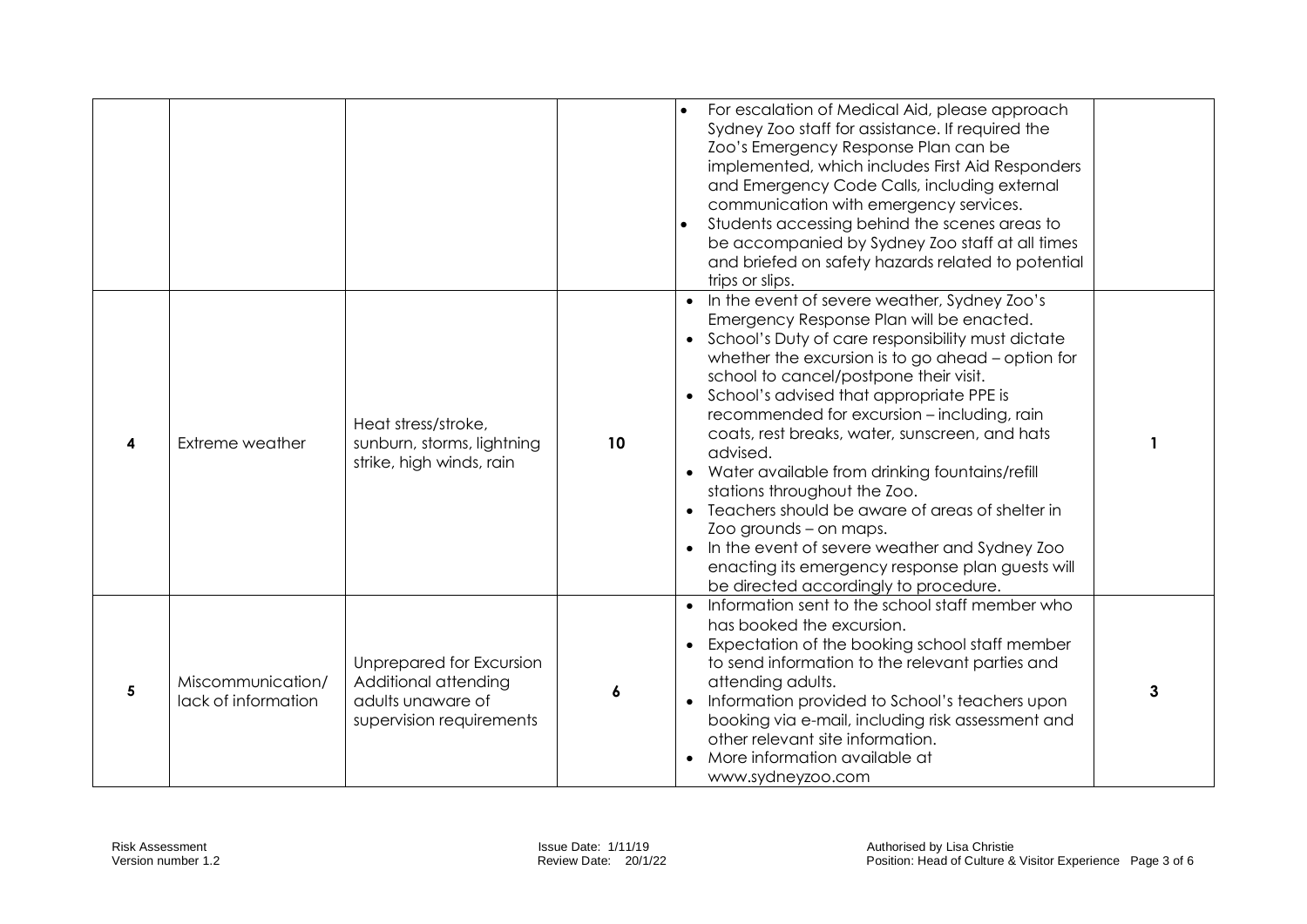| 6              | Contact with Flora<br>and Fauna, walk<br>through exhibit with<br>roaming animals<br>present | Animal bite or scratch<br>Disease or allergic<br>reaction | 12 | • Animals are under the supervision of trained<br>Sydney Zoo staff members or volunteers. Animals<br>are regularly checked for potential disease.<br>Animals are conditioned to minimise the potential<br>of biting or scratching.<br>Students are reminded to observe proper hygiene<br>after contact with animals - i.e. washing hands or<br>use antibacterial foam that will be available after<br>contact. Restricted access and instructional<br>signage must be observed by public.<br>First Aid available by supervising school and if<br>required by Sydney Zoo staff. (See above: First Aid<br>and Emergency Response)<br>• Students accessing behind the scenes areas to<br>be accompanied by Sydney Zoo staff at all times<br>and briefed on safety hazards related to flora and<br>fauna.<br>Students will not consume bush tucker plants<br>during visit in case of allergy. | $\mathbf{2}$ |
|----------------|---------------------------------------------------------------------------------------------|-----------------------------------------------------------|----|-------------------------------------------------------------------------------------------------------------------------------------------------------------------------------------------------------------------------------------------------------------------------------------------------------------------------------------------------------------------------------------------------------------------------------------------------------------------------------------------------------------------------------------------------------------------------------------------------------------------------------------------------------------------------------------------------------------------------------------------------------------------------------------------------------------------------------------------------------------------------------------------|--------------|
| $\overline{7}$ | Consuming food<br>and beverage<br>available on site                                         | Allergy and food<br>intolerances                          | 10 | Food and beverage is provided and managed<br>by Sydney Zoo for purchase.<br>Food Safety Standards in place by Sydney Zoo.<br>School's supervising teachers must be in<br>possession of information on all students' medical<br>needs, such as Anaphylaxis, Asthma and<br>Medication and have appropriate control<br>measures in place.<br>Schools organise students with potential severe<br>allergy and food intolerances to arrange own<br>food for excursion as precaution.<br>Schools to advise educator of any student with<br>anaphylaxis prior to the lesson commencement if<br>it is relevant in the lesson space.                                                                                                                                                                                                                                                                | $\mathbf{2}$ |
|                |                                                                                             |                                                           |    | Coronavirus (COVID-19) safety protocols are in<br>place<br>Visitor numbers are set to comply with the 4sqm<br>rule for the site and within any internal spaces                                                                                                                                                                                                                                                                                                                                                                                                                                                                                                                                                                                                                                                                                                                            |              |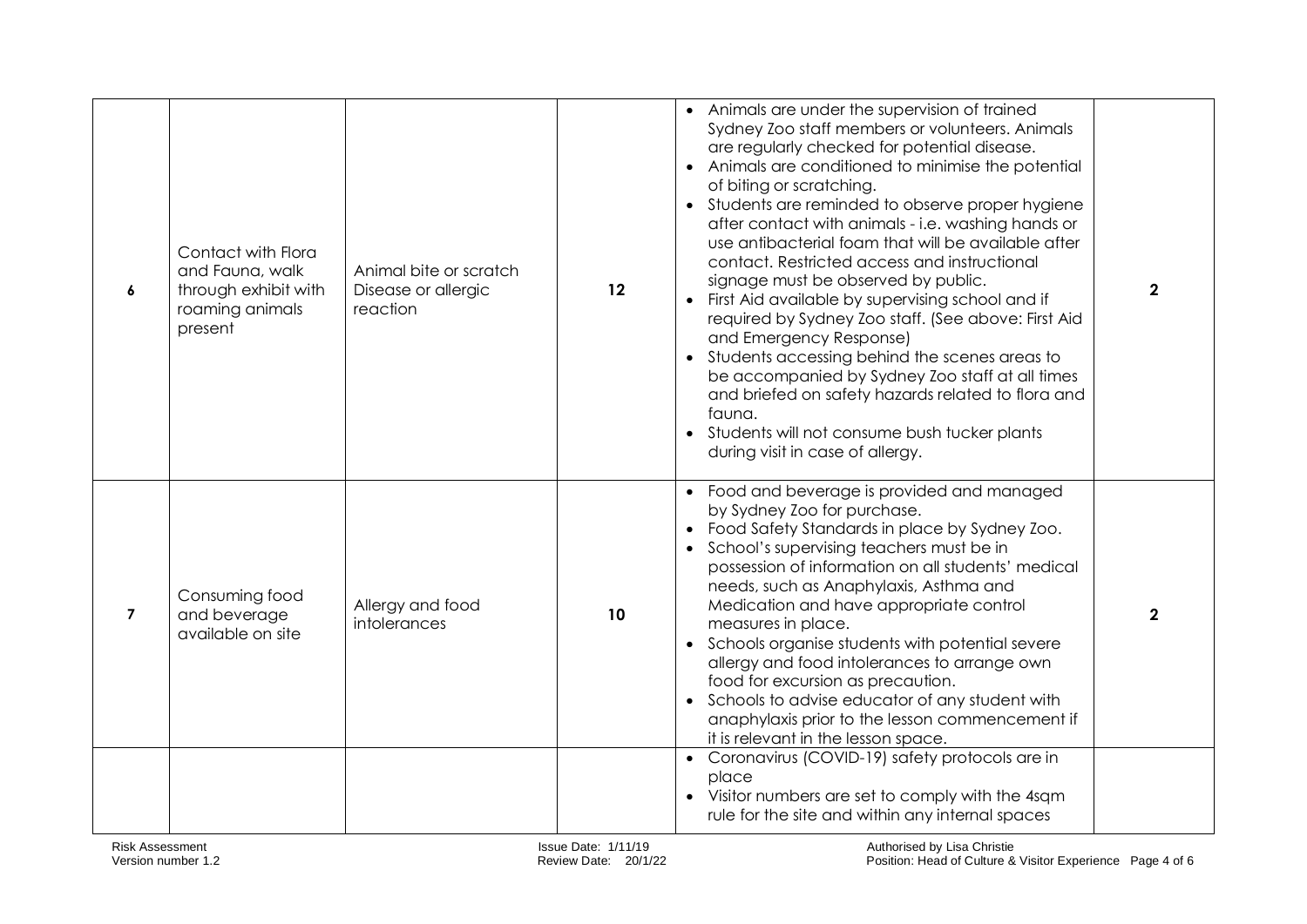| 8 | Other visitors to the<br>Zoo who may be<br>unwell | Contacting a positive<br>Corona Virus case whilst<br>at the zoo | $12 \,$ | • Hand sanitising stations are positioned throughout<br>the zoo<br>• Surfaces, bathrooms, tables, and chairs are<br>sanitised regularly<br>• Zoo staff are required to wear masks when<br>indoors and unable to social distance                                                                                                                                                                              |  |
|---|---------------------------------------------------|-----------------------------------------------------------------|---------|--------------------------------------------------------------------------------------------------------------------------------------------------------------------------------------------------------------------------------------------------------------------------------------------------------------------------------------------------------------------------------------------------------------|--|
|   |                                                   |                                                                 |         | • Social distancing marshals have been deployed<br>daily to monitor and enforce social distancing<br>• Social distancing notifications are throughout the<br>zoo at 1.5m intervals to remind visitors<br>• No touching signs are placed along any glass<br>enclosure fronts to remind people to reduce<br>touch points<br>• Visitors and staff with any respiratory symptoms will<br>not be permitted onsite |  |

| Person/s conducting the risk      | <b>Position or Title</b>                                                                 | <b>Date conducted</b> | <b>Signature</b> |
|-----------------------------------|------------------------------------------------------------------------------------------|-----------------------|------------------|
| assessment                        |                                                                                          |                       |                  |
| Jessica Menendez<br>Lisa Christie | <b>Education Program Coordinator</b><br><b>Head of Culture and Visitor</b><br>Experience | 1/11/19               | Imerender        |
| Liz Gerber                        | <b>Education Program Coordinator</b>                                                     | Review 14/7/21        | FM               |
| Jessica Menendez                  | <b>Education Program Coordinator</b>                                                     | Review<br>20/1/2022   | Merendez         |